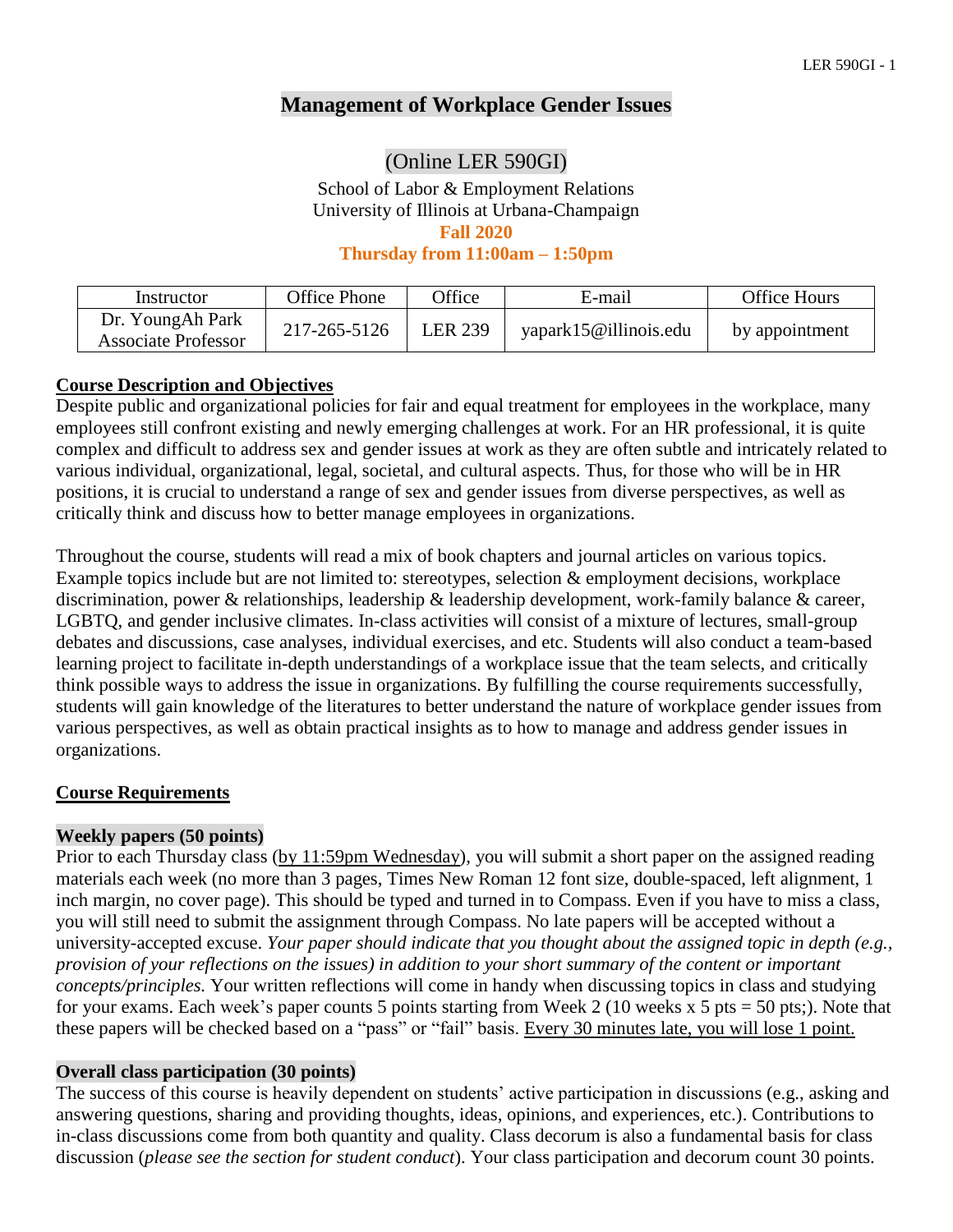#### **In-class assignments and case studies (60 points)**

I will be giving you *in-class assignments on 5 random days throughout the semester*. Assignments can include exercises, discussion & debate, instant writing after reading a short article, etc. *Only the four best* scores will count towards your grade, so you can miss *one without penalty* (4 assignments x 5 pts = 20 pts). Also, there will be *4 case studies and students will work on them during class* (see the course schedule). Case study will be done in small groups, and each group will present their group answers and discussion results (4 cases x 10pts  $=$ 40pts). NO makeup in-class assignments or case studies for points will be given unless students have a valid excuse (e.g., job interview, sickness, hospitalization). Make-ups must be completed and turned in within 7 days of the missed assignment (unless other constraints exist such as longer-term sickness). It is your responsibility to find out if you missed an assignment and you can find the missed materials on Compass (e.g., handouts, sources of video clips on lecture slides, etc.). I will post you assignment and case study grades on Compass.

## **Exams (100 points)**

Two examinations will be given during the semester (a midterm & a final exam: 50pts x 2 exams). The exams will consist of two parts: (1) short answer essays and (2) long essays. Remember that for each portion of the exams, questions are based on all aspects of the course: the reading assignments, in-class activities, group discussions, lectures, and video clips.

Make-up exam policy. If you must miss an exam due to a documented excuse, contact me as soon as possible to schedule a make-up date in advance. If you know you are going to miss an exam, you must notify me before the exam date. If I am not notified, no make-up exam will be given.

- The make-up exams cannot be taken on any time after its scheduled date and time.
- However, for extraordinary circumstances, I reserve the right to give an early or late make-up exam for any students not taking the exam during the regular testing time period.

#### **Final project (100 points)**

To facilitate in-depth learning experiences beyond our classroom setting, students will conduct a group project. Each group will be responsible for researching on a chosen topic. Example topic areas are listed below, and you may decide and choose a more specific topic of your own. Topics need to be cleared with me before beginning your full-stage research. More specifically, each team will be responsible for submitting a short 2-page project proposal (Times New Roman 12 font size, 1.5 spaced) to Compass any time by September 30<sup>th</sup>, 2020. This proposal will NOT be graded, but it is to ensure that each team moves the project forward in a timely manner and receives feedback from the instructor. No late proposals will be accepted.

The proposal should…

a. include a chosen topic of interest, planned time line of the project, and team member names

b. state why the chosen topic is important to address as a future HR professional

c. outline overall questions that the team would like to answer by conducting research (e.g., how grooming and dress code policies affect women and men differently in the workplace? What employers and employees can do to make sure employees are not adversely affected by the policies?).

#### Example topic areas to name a few:

Gender and dress code & grooming polices in organizations/occupations Provision of gender-neutral toilets in organizations Gender issues in specific fields (e.g., nursing, engineering, blue collar work, entrepreneurs) Pay gap between women and men in a specific industry Teenage workers need a sexual harassment training Allyship in promoting diversity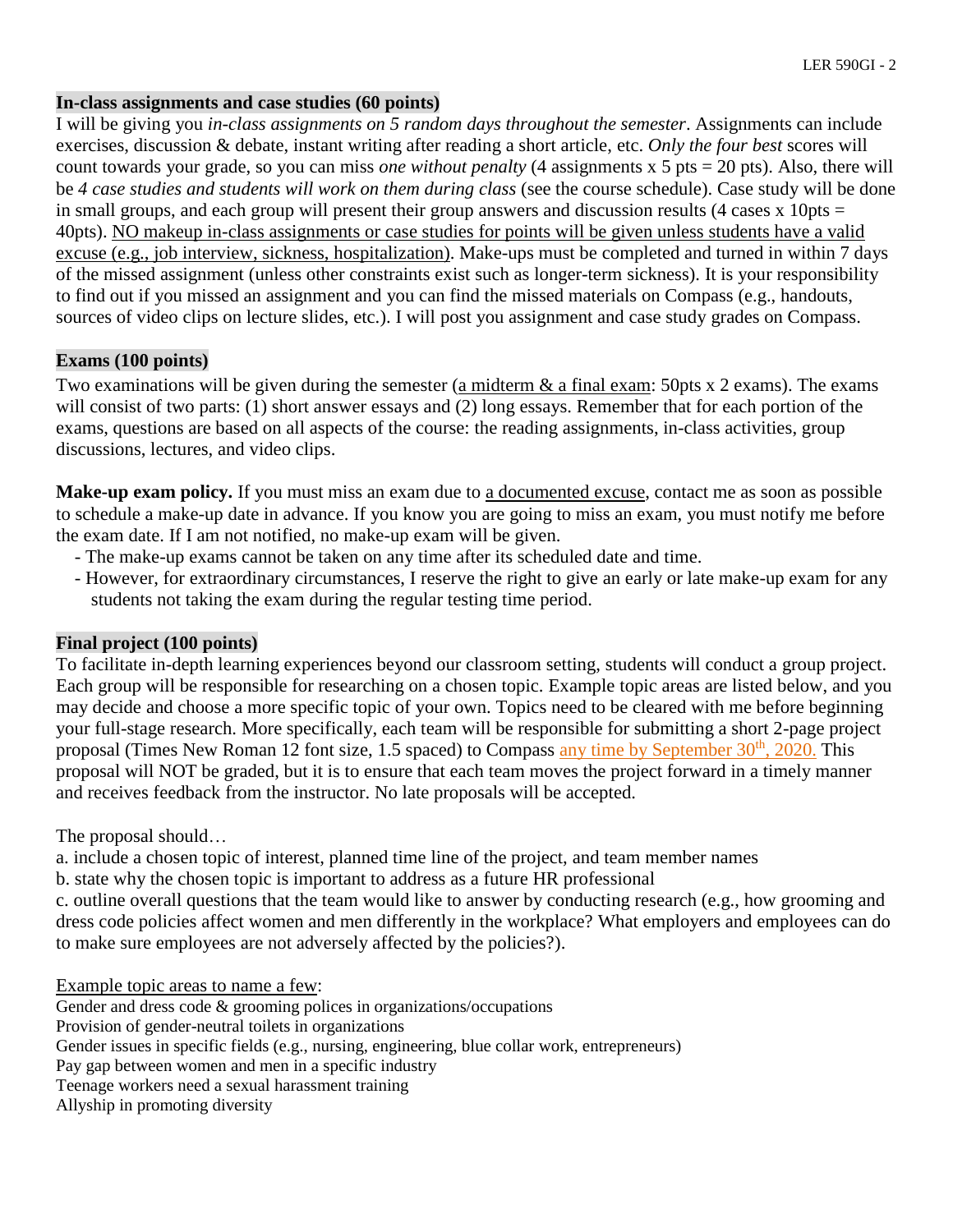On 12/3 as a final deliverable, your team is required to make an oral presentation on your topic. Team points are 50 and these will be based on the overall quality of your presentation content as delivered in class. I will also have you rate each of your team member's individual contribution to the team project, and this individual points are 50. Thus, you can earn up to 100 points through the group project (50 for team performance, 50 for individual contribution). The rating format and more detailed guidelines for presentations will be introduced in class and uploaded on Compass. Throughout the project, you are more than welcome to consult your instructor regarding your group project. No written report is required but you must submit your presentation slides file to Compass.

# **Course Grades and Grading Scale**

Grades will be determined by 4 areas of your performance:

- 1. Reaction papers & Active class participation: 80 points
- 2. In-class assignments & case studies: 60 points
- 3. Exams: 100 Points (each 50 pts x 2 exams)
- 4. Team Project: 100 Points

## A total of 340 points

A (96-100%), A- (92-95.9%), B+ (88-91.9%), B (84-87.9%), B- (80-83.9%)  $C+(77-79.9\%)$ , C (73-76.9%), C- (70-72.9%), D+(67-69.9%), D(63-66.9%) D- (60-62.9%), F (Below 60%)

## **Classroom Formats & Student Conduct**

- 1. Class is held once per week. Please be courteous to others by being to class on time. Students are expected to be an active learner in all components of classes.
- 2. Disruptive behavior will not be tolerated.

**Mobile phones:** Please silence them and do not use them during class time. If you need to have your cell phone on for emergency reasons, please put them on the vibrant mode. No text-messaging and emailing is allowed during class. If you have emergency, you may leave me a message and leave the zoom class meeting.

**Laptops:** Students' laptop use in class is strictly limited to note taking and class purposes. Personal emails, instant messaging, accessing social media, Internet surfing, or any other use unrelated to class are prohibited.

## **3. We are each responsible for creating a friendly learning environment in this course. Be courteous to your peers regardless of their different opinions, languages, and backgrounds.**

- 4. Communication:
	- a. If you have to miss more than 2 classes in a row due to long-term constraints or if you will have to miss an exam, please do let me know. You can find the missed in-class activity materials on Compass.
	- b. Throughout the semester, you're more than welcome to set up a zoom meeting appointment with me to talk about how to improve your performance in this course. Please note that the grading scale is clearly provided in this syllabus. *Grades will not be adjusted on the last minute. Therefore, if you have concerns or questions, please email and talk to me early on.*
	- c. The syllabus contains important information that you will be responsible for knowing throughout the semester (e.g., policies & rules, course evaluation elements, course schedule, etc.). Therefore, if you have a question about the course, please consult the syllabus before you contact me. I will gladly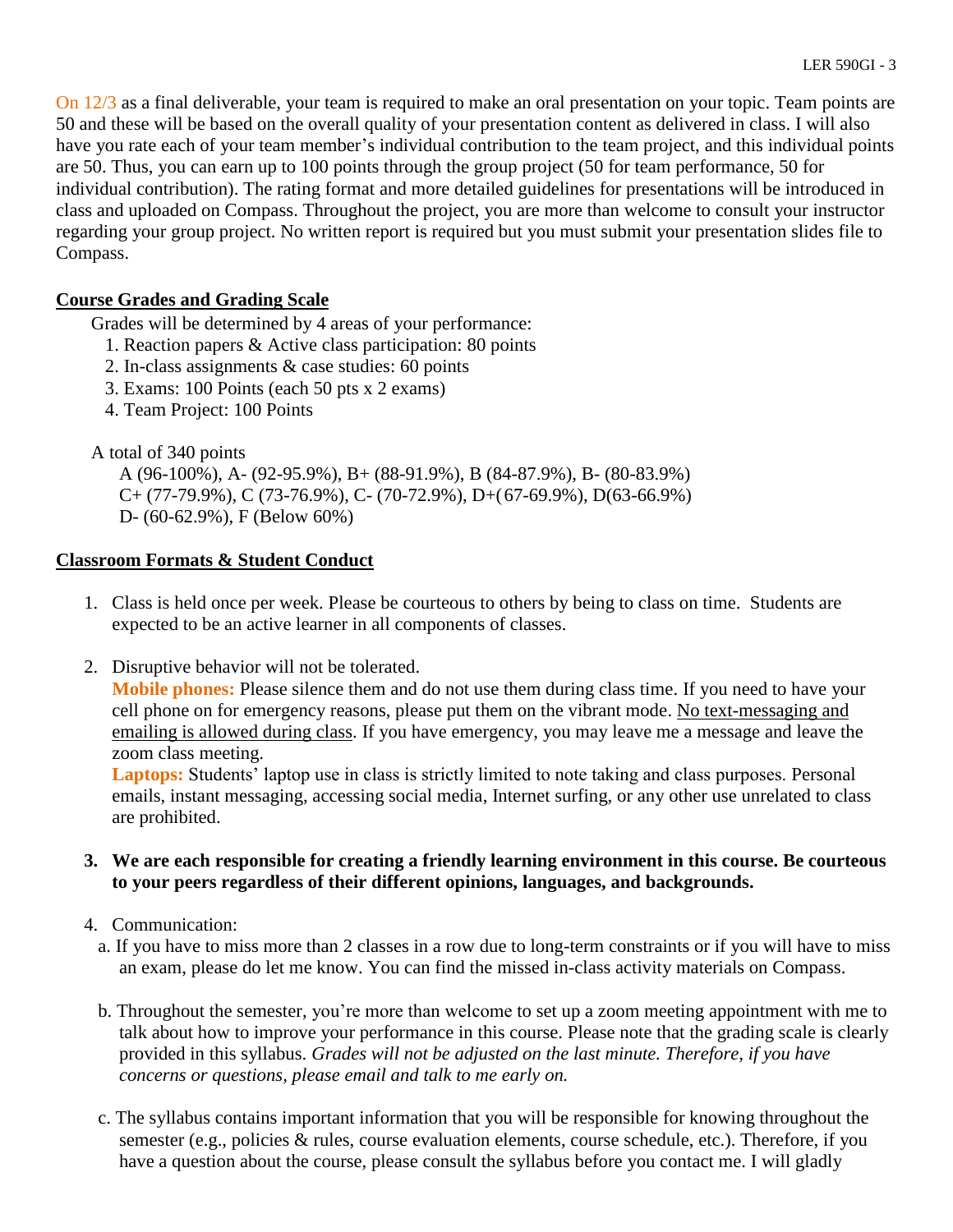respond to emails if you need clarification about what is covered in the syllabus; however, I will not respond to emails about questions that can be easily answered by reading the syllabus.

## **Other Important Polices**

*Students with Disabilities***:** UIUC provides, upon request, appropriate academic accommodations for qualified students with disabilities. For more information, please refer to the following website and contact the University's disability services office. http://www.disability.illinois.edu/

*Academic Integrity Policy***:** As with any other University course, plagiarism, cheating or any other form of academic dishonesty will not be tolerated in any way. *Cases of academic integrity infractions will be pursued to the fullest extent allowed by University regulations* (see http://studentcode.illinois.edu/article1\_part4\_1- 402.html for details). *Ignorance of a rule is never a defense. Therefore, it is students' responsibility to educate themselves about the risk of academic integrity infractions and to avoid it. Just don't do it!!*

*Sexual Misconduct Policy and Reporting:* The University of Illinois is committed to combating sexual misconduct. Faculty and staff members are required to report any instances of sexual misconduct to the University's Title IX and Disability Office. In turn, an individual with the Title IX and Disability Office will provide information about rights and options, including accommodations, support services, the campus disciplinary process, and law enforcement options.

A list of the designated University employees who, as counselors, confidential advisors, and medical professionals, do not have this reporting responsibility and can maintain confidentiality, can be found here: http://wecare.illinois.edu/resources/students/#confidential

Other information about resources and reporting is available here:<http://wecare.illinois.edu/>

# **Course Schedule**

# **Week 1: 8/27**

- Course introduction
- A quick snapshot of gender inequality trend across nations

# **Week 2: 9/3**

- Three approaches to understanding gender and sex differences
- Gender stereotypes

#### **Week 3: 9/10**

- Benevolent and hostile sexism at work
- Making employment decisions
- **Case Study I. (job offer & accept decisions)**

#### **Week 4: 9/17**

• Sex/gender discrimination at work & Legal framework in the U.S.

#### **Week 5: 9/24**

- Workplace sexual harassment
- **Case study II. (sexual harassment in the U.S. Military)**